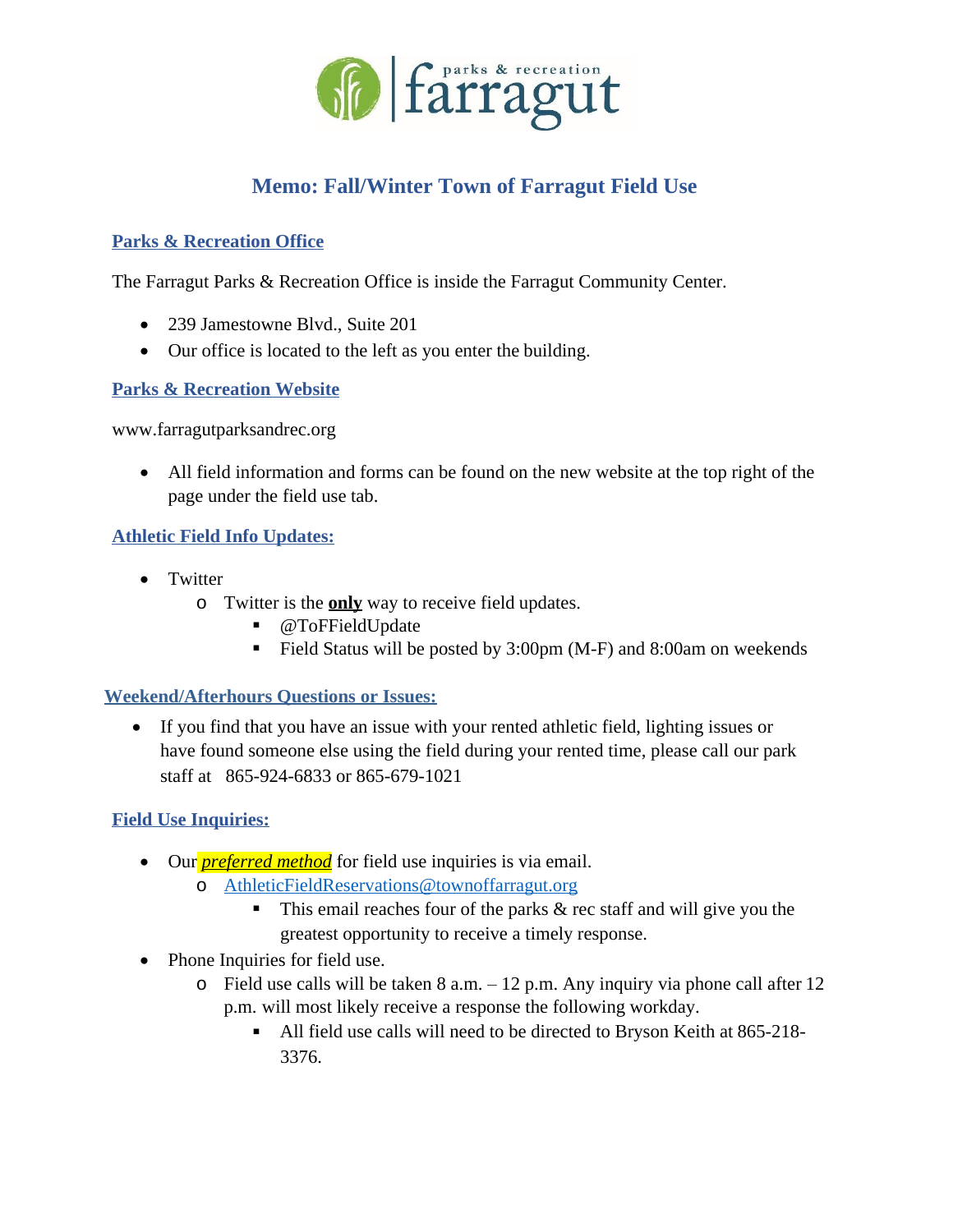

**Invoices & Payments:** All field use invoices will be sent to you via RecDesk.

- auto@recdesk.com *SAVE THIS IN YOUR EMAIL CONTACT LIST*
	- o From this email, you can click on the invoice link and pay via credit card Please note that there is a 2% processing fee.
	- o If you are paying with a check, please make it out to the Town of Farragut

# **PLEASE NOTE: IMPORTANT DATES**

**Monday, July 18 at 8 a.m.:** Field rental reservations open to all clubs

**Monday, August 1:**

**Monday, November 1:** Fields close for Winter

## **TOF Parks & Recreation – Staff Info**

#### **Lauren Cox – Park Manager**

- lcox@townoffarragut.org
- AthleticFieldReservations@townoffarragut.org
- $\bullet$  218-3372

#### **Bryson Keith – Park Program Coordinator**

- bkeith@townoffarragut.org
- AthleticFieldReservations@townoffarragut.org
- $218 3376$

### **Sue Stuhl – Parks & Recreation Director**

- sstuhl@townoffarragut.org
- $-218-3374$

#### **Karen Tindal – Tourism Coordinator** (Can help with hotel listings and activities for tournaments)

- Media@townoffarragut.org
- $218 3373$

### **TOF Social Media:**

- **EXECUTE:** Facebook: [Town of Farragut,](https://www.facebook.com/townoffarragut/) [Visit Farragut,](https://www.facebook.com/visitfarragut/) FARRAGUTPARKSANDREC
- Instagram: [town\\_of\\_farragut](https://www.instagram.com/town_of_farragut/), [visitfarragut](https://www.instagram.com/visitfarragut/)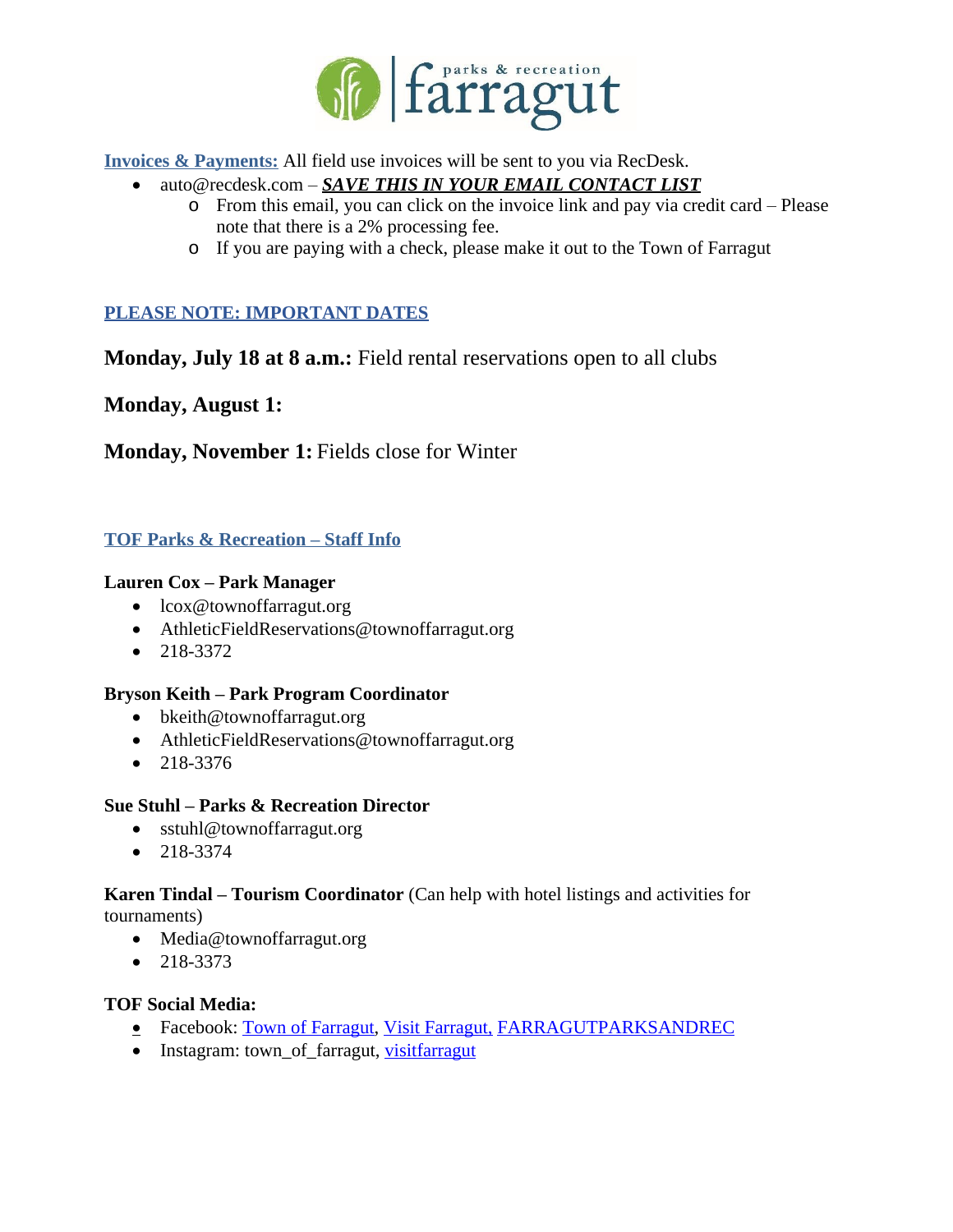

## **Fall/Winter Field Use Policies and Rules**

### *Fees, Payments and Rental Hours:*

- Rentals can be made to clubs who provide the Town with a \$1,000,000 liability policy (Town of Farragut must be listed as co-insured).
- Only weather-related closures will qualify for refunds. Once reservations have been made – either allocated time or additional time – they cannot be moved or refunded.
- Fees are \$25 per hour per natural turf field and \$50 per hour for synthetic turf fields. Payment can be made by check, cash or credit card in person or by phone with credit card (VISA, MasterCard and Discover only)
- Fields are available for use starting at 4:00 p.m. on weekdays and 9 a.m. on weekends. All fields close at 10 p.m. – earlier use may be available with Town approval
- Rental time should include setup, warmup and cleanup; the lights will automatically shut off (they are computerized) 15 minutes after the last rental each evening. Rentals will be booked back to back with no additional time allowance.
- Additional week-day field use requests must be submitted 48 hours before the requested use
- **Additional weekend field requests must be submitted by 12-Noon on Thursdays. o Field use requests will not be accepted after 12-Noon on Thursdays.**

### *Field Closures:*

- Closures may result from poor playing conditions due to rain or conditions which could cause hazardous safety concerns for the public or damage to the turf.
- It is the club's responsibility to obtain field closure information. This can be obtained by following us on **Twitter: @ToFFieldUpdate**. The Infoline is updated on weekdays at 3 p.m. and by 8:00 a.m. on weekends and most holidays with field closure information.
- Signs will also be posted at the park indicating that fields are closed.
- Severe inclement weather during the evening or weekend days may also cause field closures as determined by the Town of Farragut Parks & Recreation Department personnel. The Athletic Field Infoline will be updated at any point during the evening or weekend.
- Fields that are closed due to poor conditions, maintenance, safety issues, etc. are off limits to use by anyone. Failure to comply with this procedure may result in termination of present and/or future field use. Individual teams or participants using closed facilities will be considered representatives of the club in which they participate.

# *Behavior:*

- The use of alcoholic beverages and narcotics is prohibited on Town of Farragut property.
- Clubs may not use fields unless pre-scheduled. No drop-in use is allowed.
- It is requested that park users refrain from smoking young lungs are at play!
- Restrooms are open during hours in which the park is open use the restrooms and not the woods!!!! Failure to cooperate may result in club being banned from use and being arrested for indecent exposure.
- The Town of Farragut is not responsible for providing background checks on coaches and officials. Clubs should conduct these within their guidelines.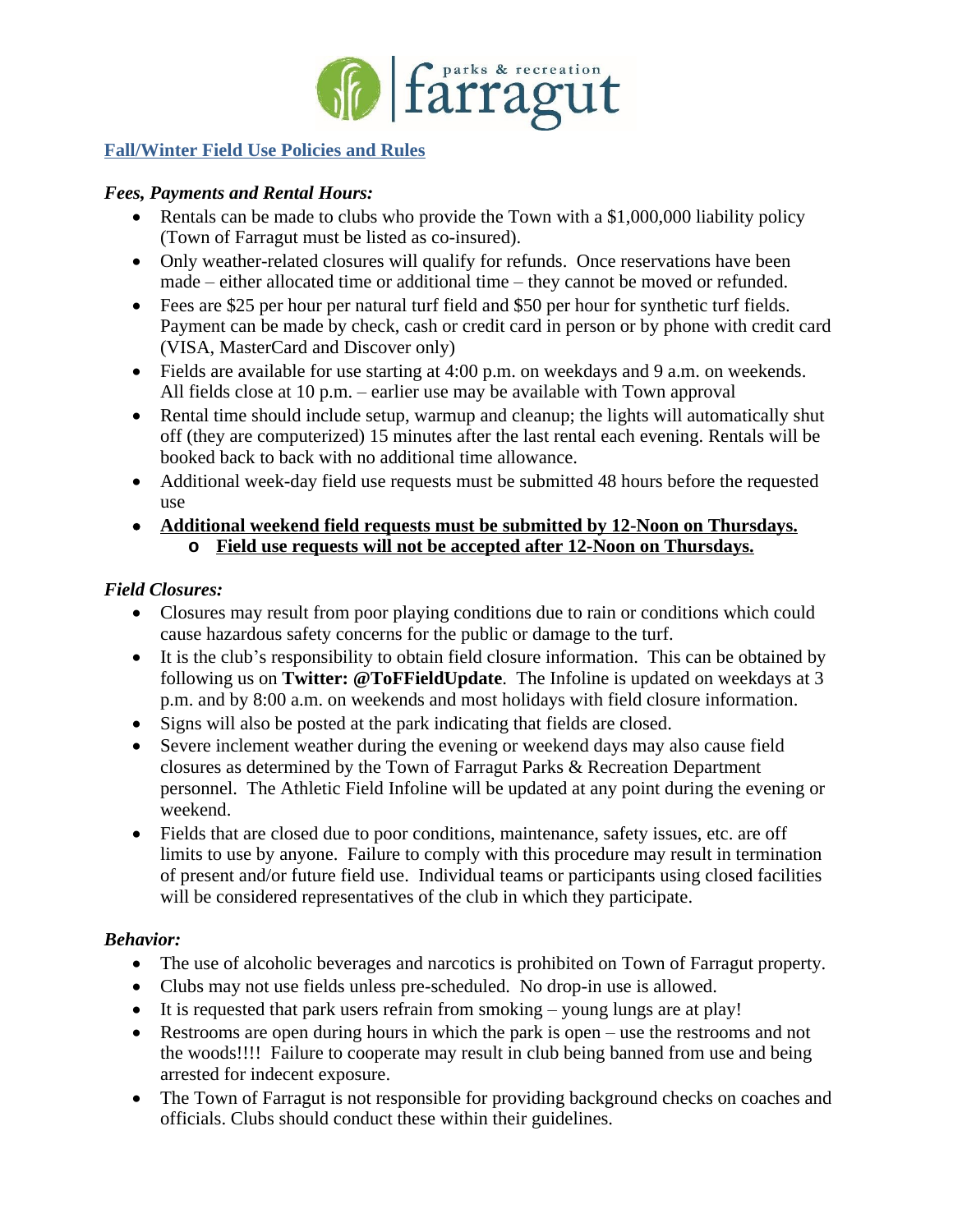

- **Playing fields and spectator areas must be left free of refuse and trash must be placed in the trashcans or dumpster at the park**.
	- o First Trash violation: A written warning and/or a \$100 fine will be charged to the organization. The league/club will not be allowed to use the fields until the fine is paid.
	- o Second Trash Violation: A \$100.00 fine and 30-day suspension (without a refund of fees) to the organization. The club/organization will not be allowed back on the fields until after the 30-day suspension and the fine is paid.
	- o Third Trash Violation: The organization's contract will be canceled, and the organization will be banned from using any Town of Farragut field in the future.

# *Equipment, Vehicle Use, Maintenance, Etc.:*

- **Clubs are expected to line/stripe the playing fields to be used. Other maintenance (mowing, deep dragging, etc.) will be provided by the Town of Farragut.** No maintenance is to be performed by clubs without prior approval from the Parks & Recreation Department.
- No club may charge or require entrance or parking fees for events.
- No unauthorized vehicles may be driven on athletic fields or paved trails. Vehicles must park in designated parking areas. Vehicles improperly parked will be towed.
- The Town of Farragut is not responsible for any personal property loss, damage to vehicles, etc.
- The Town of Farragut does not provide corner flags (with the exception of the synthetic turf fields), temporary goals or other sports specific equipment. All sport specific equipment must be removed immediately after rental unless specifically approved by the Town of Farragut staff (other rules may apply).
- Use of any peripheral items or equipment such as scoreboard controls or public-address systems is permitted by special request in writing at least 5 working days in advance.
- No tents, trailers or any other temporary structures may be erected without prior approval by the Town of Farragut.